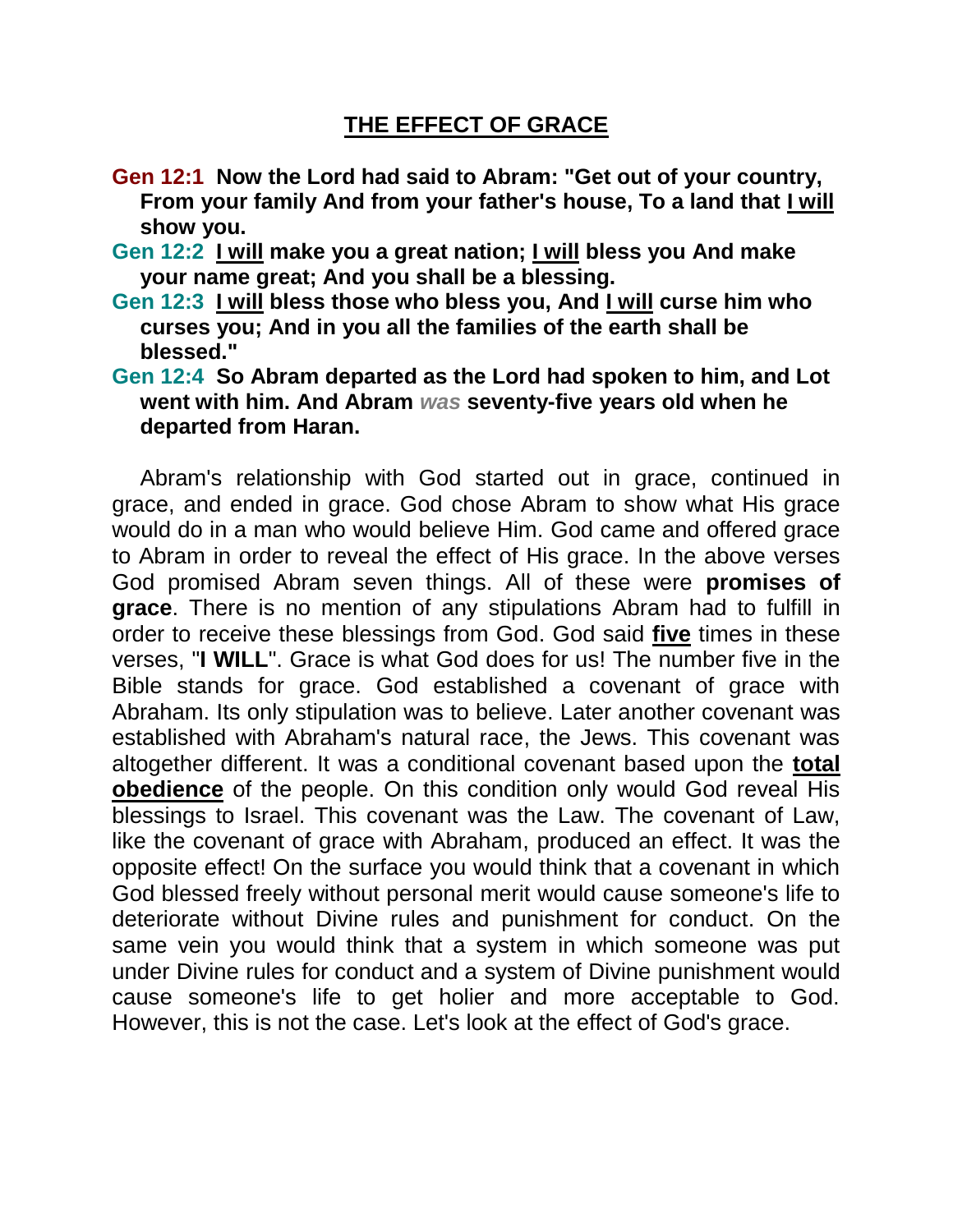## **Gen 12:1 Now the Lord had said to Abram: "Get out of your country, From your family And from your father's house, To a land that I will show you.**

God only gave Abram one direction starting off. He told him to leave his country, **his family, and from his father's house**. Abram obeyed the voice of God- **partially**. He did not fully obey God. He actually disobeyed God. He took Lot, his nephew, **AND** his father with him when he left!

**Gen 12:4 So Abram departed as the Lord had spoken to him, and Lot went with him.** 

- **Act 7:3 and said to him, 'GET OUT OF YOUR COUNTRY AND FROM YOUR RELATIVES, AND COME TO A LAND THAT I WILL SHOW YOU.'**
- **Act 7:4 Then he came out of the land of the Chaldeans and dwelt in Haran. And from there, when his father was dead, He moved him to this land in which you now dwell.**
- **Gen 12:5 Then Abram took Sarai his wife and Lot his brother's son, and all their possessions that they had gathered, and the people whom they had acquired in Haran, and they departed to go to the land of Canaan. So they came to the land of Canaan.**

Abram took Lot, and his dad, and they stopped at Haran and they put down roots there until Abram's dad died. Then God told him to come to Canaan. It is clear that Abram did not fully obey God, but he was not judged for this. God did not judge him for his sin of disobedience but rather blessed him and increased him while in Haran! Now this does not mean that Abram did not experience consequences from his actions. Lot became a Lot of trouble to him! **Being under the covenant of grace DOES NOT mean that there are no consequences from our sinful actions.** THERE IS! When we sow from the flesh, **FROM THE FLESH** we shall reap corruption. [**Gal. 6:7**] Notice this reaping is **NOT** from God, but natural consequences from our own sinful flesh and actions. It is interesting to note that when God first called King Saul, his first charge was to attack the Amalekites. He was told to kill everyone and every animal. However, Saul partially obeyed and kept the king alive and some of the animals. Because Saul did not fully obey God, he was judged and his kingdom was declared to be taken from him, even though he still was king for some years. [**1 Samuel 15**] Why was Saul judged for partial obedience and Abram was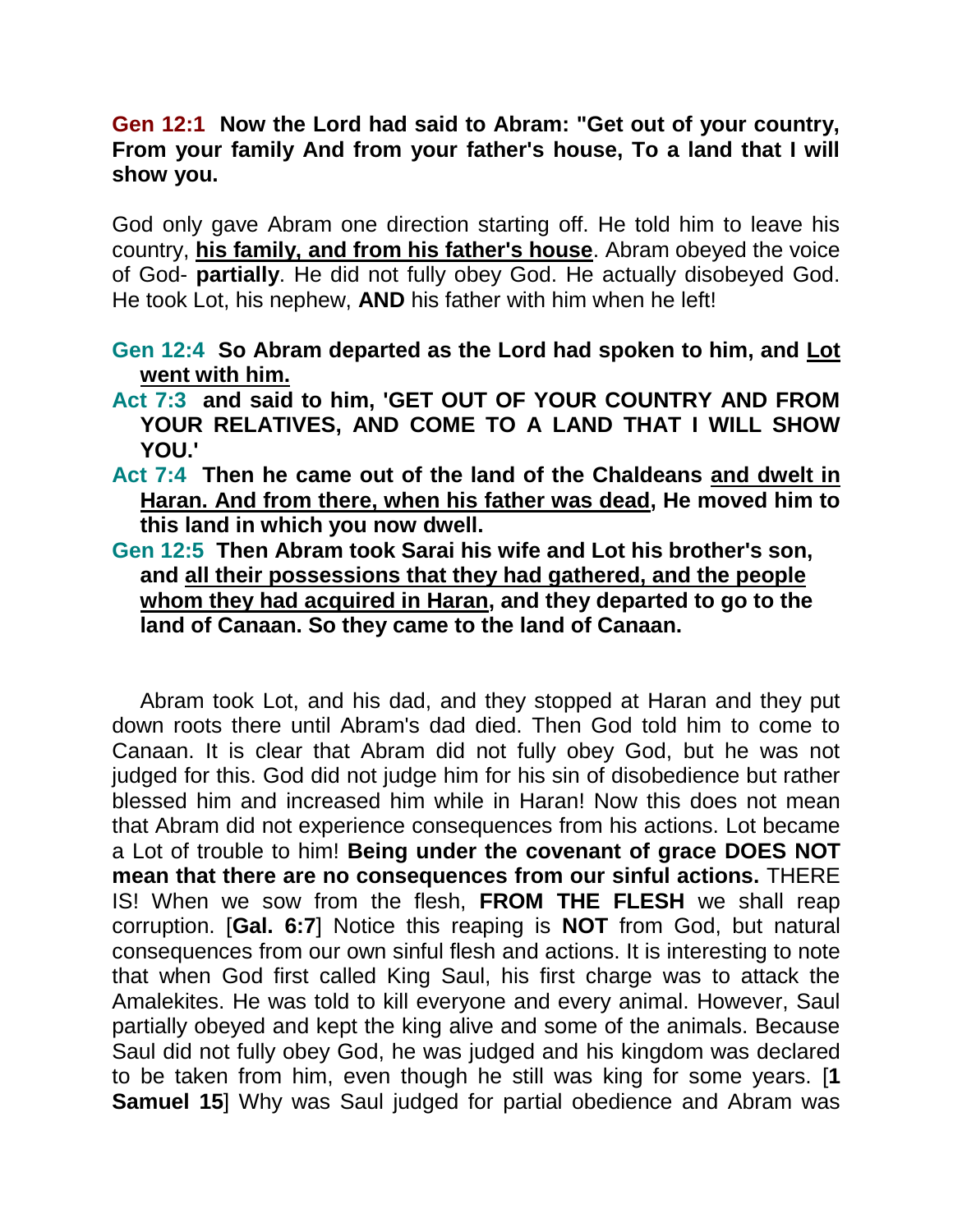not? It was because Abram was under a covenant of grace, and Saul was under the covenant of Law. If you give partial obedience to God's law you will be instantly judged and condemned! God did not treat Abram according to his performance. God gave blessings to Abram freely do to his faith and trust in God's blood covenant. Abram was a man of the altar. Wherever he went he built an altar and offered blood sacrifices. Abram's faith was in the blood of the Lamb. Galatians says that the gospel was preached to Abraham and he saw Jesus and was glad. [**Gal. 3:8, John 8:56**] God blessed Abram because of his faith, not because of his standard of behavior.

- **Gen 12:10 Now there was a famine in the land, and Abram went down to Egypt to dwell there, for the famine** *was* **severe in the land.**
- **Gen 12:11 And it came to pass, when he was close to entering Egypt, that he said to Sarai his wife, "Indeed I know that you** *are* **a woman of beautiful countenance.**
- **Gen 12:12 Therefore it will happen, when the Egyptians see you, that they will say, 'This** *is* **his wife'; and they will kill me, but they will let you live.**
- **Gen 12:13 Please say you** *are* **my sister, that it may be well with me for your sake, and that I may live because of you."**
- **Gen 12:14 So it was, when Abram came into Egypt, that the Egyptians saw the woman, that she** *was* **very beautiful.**
- **Gen 12:15 The princes of Pharaoh also saw her and commended her to Pharaoh. And the woman was taken to Pharaoh's house.**
- **Gen 12:16 He treated Abram well for her sake. He had sheep, oxen, male donkeys, male and female servants, female donkeys, and camels.**
- **Gen 12:17 But the Lord plagued Pharaoh and his house with great plagues because of Sarai, Abram's wife.**
- **Gen 12:18 And Pharaoh called Abram and said, "What** *is* **this you have done to me? Why did you not tell me that she** *was* **your wife?**
- **Gen 12:19 Why did you say, 'She** *is* **my sister'? I might have taken her as my wife. Now therefore, here is your wife; take** *her* **and go your way."**
- **Gen 12:20 So Pharaoh commanded** *his* **men concerning him; and they sent him away, with his wife and all that he had.**

God told Abram to go to Canaan and dwell there but when he got there, there was a famine in the land. Instead of trusting God he went down to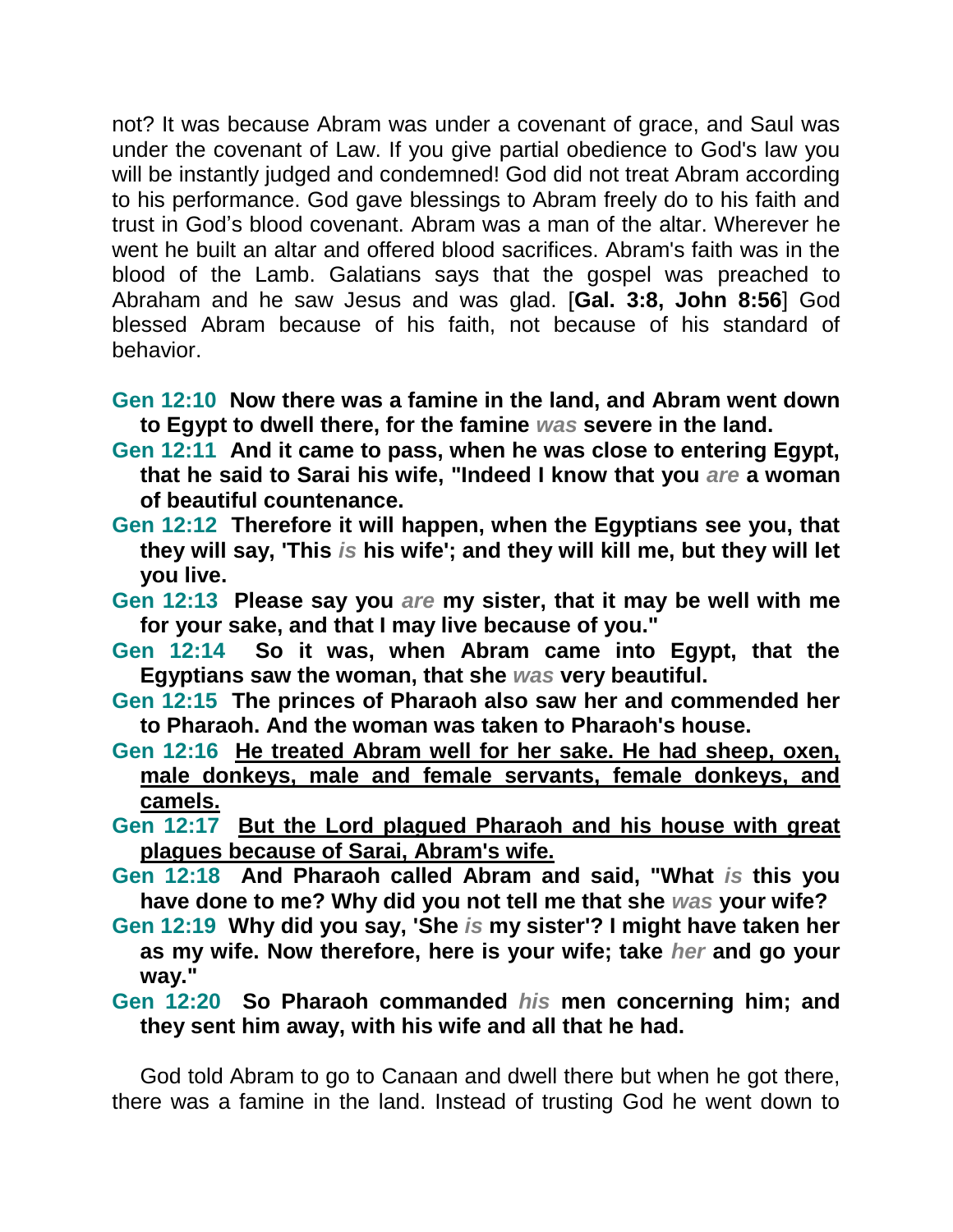Egypt instead. We often come up with a "better" plan than God! There he got into fear and talked his wife into saying she was just his sister. The Pharaoh saw her and took her when Abram told him she was his sister. **What a cad! What a jerk!** You think that God would have judged Abram for this! NO! Instead of judging Abram, he judged Pharaoh! Instead of being judged by God, Abram actually was blessed more than ever! He was given sheep, oxen, donkeys, servants, and camels. He left Egypt very rich! This was grace! Even though God blessed Abram by his grace, Abram had consequences for his actions. He not only got riches in Egypt, but he also got a servant girl Hagar who would prove to be a big headache later!

## **Gen 20:1 And Abraham journeyed from there to the South, and dwelt between Kadesh and Shur, and stayed in Gerar.**

**Gen 20:2 Now Abraham said of Sarah his wife, "She** *is* **my sister." And Abimelech king of Gerar sent and took Sarah.** 

**Gen 20:3 But God came to Abimelech in a dream by night, and said to him, "Indeed you** *are* **a dead man because of the woman whom you have taken, for she** *is* **a man's wife."**

## **Gen 20:14 Then Abimelech took sheep, oxen, and male and female servants, and gave** *them* **to Abraham; and he restored Sarah his wife to him.**

Later, Abraham was traveling in the land of Abimelech and he repeated his sin by lying to the king about his wife, calling her just his sister. Surely, now that he had sinned repeatedly the same sin, the Lord would now judge him for it! NO! Again, it was not Abraham that was judged, but the king who he had lied to! God told Abimelech that he was a dead man! Once Sarah was restored Abraham was given even more riches! Every time Abraham blew it God would in turn bless him. **God was not condoning Abraham's sin**, but He was showing to Abraham and all of us that His blessing comes on the basis of faith in the blood of the Lamb and upon His merits and not upon our own imperfect obedience. No person has ever given God unqualified, perfect, sustained obedience, except Jesus Christ. It is on the basis of the merits of Christ that we are blessed and not our own.

It is interesting to see that each time Abraham messed up and when God would bless him, that Abraham would return to the Lord and build an altar and worship God. God's goodness would lead him to repentance. [**Romans 2:4**] Each time God revealed his grace to Abraham, the more he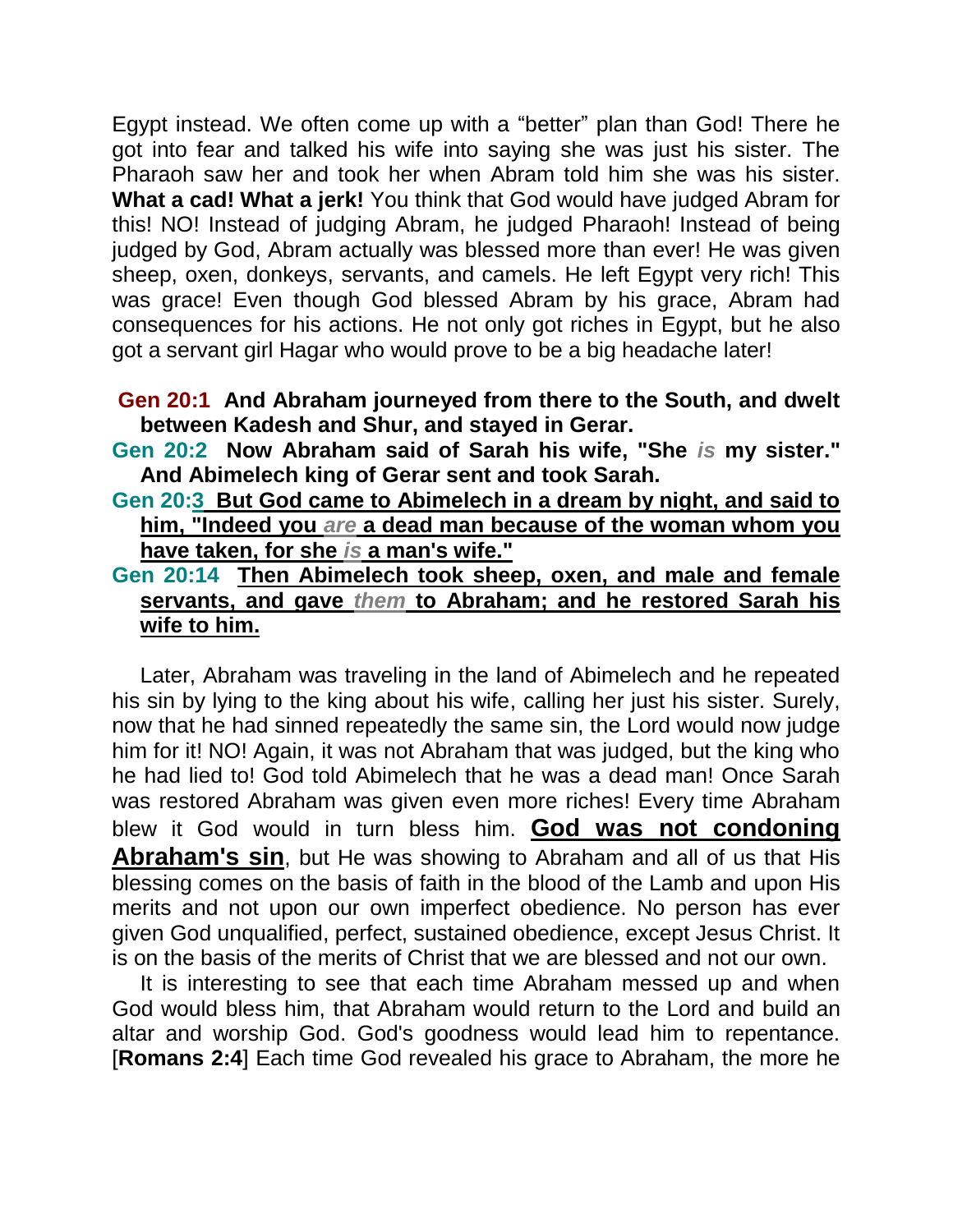fell in love with the Lord. The more God revealed his unfailing covenant grace the more Abraham learned to trust in the Lord.

Not long after this last mistake with Abimelech we see that God gave Abraham his promised son, Isaac. God then came to Abraham and asked him to give the son He had given him back to Him in sacrifice. He was asked to sacrifice to God what was most dear to his heart. By this time, Abraham had learned to trust the Lord. He also loved the Lord more than anyone or anything else. It was the grace of God that had wrought this in his heart. He instantly obeyed the voice of God and went to sacrifice him to God. Of course, God had no interest in Abraham killing Isaac. He used this as a beautiful picture of what He would do with His own son on Calvary many centuries later. He also did this to test Abraham. He really was not testing Abraham, but was testing the work of grace that was wrought in his heart. **Grace has worked so greatly in Abraham that in the end of his life he was willing to sacrifice up the dearest thing on earth to him**. He was willing to give up the one that his soul was bound to. Grace empowered him to do this. This was the effect of grace.

What was the effect of the Law? What was the effect of a system of rules and rigid obedience in order to be blessed? We see that Moses was not off the mountain yet with the tablets of commandments when the people of Israel broke the very first commandment- Thou shalt not make any graven image or idol! They had made molten calves and worshipped them. Because of it they were instantly judged and 3000 people died that day! I wish I could say that the testimony of the Jews under the Law was that they served the Lord in holiness and that they grew in love for the Lord, but I can't. The opposite is the case. They became increasingly unholy, evil, prideful, and sinful. Towards the end of their history in the Promised Land they were actually sacrificing their children to demons! Notice that grace caused Abraham to be willing to give up his only child to God in obedience, but the Law produced people that were killing and sacrificing their children to demons! Grace taps you into the life and nature of God. The Law taps you into the life and nature of the flesh. One has the power to make you holy and live a God honoring life; the other will destroy you and leave you more and more ungodly.

Abraham grew in grace and therefore, grew in love and holiness. We mentioned King Saul earlier which was under the Law. His life got worse and worse. He ended up seeking out a medium to get answers to his problems! Living under a code of right and wrong and trying to merit God's blessings will actually lead you to a more sin-filled life! Trusting in the gift of